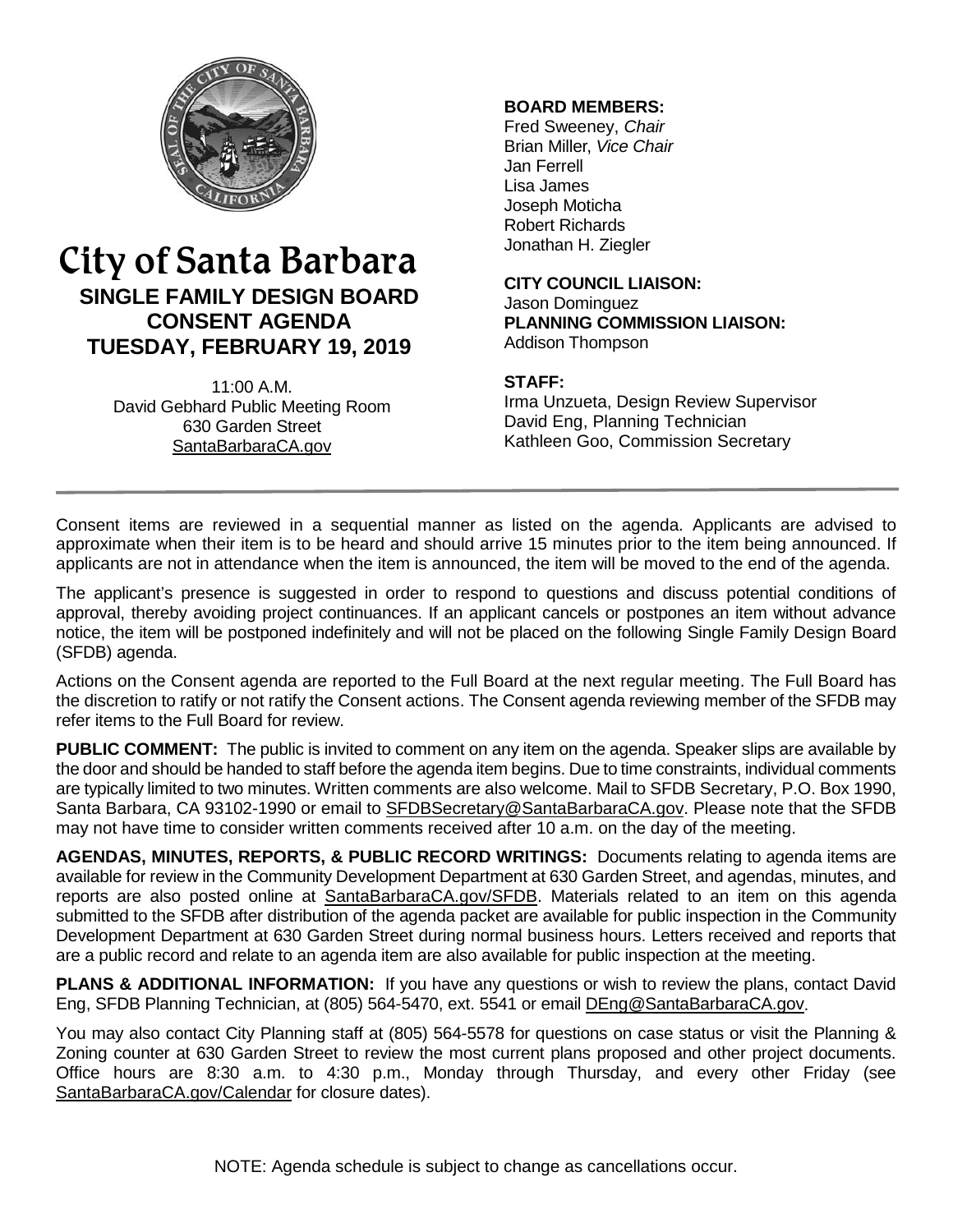**AMERICANS WITH DISABILITIES ACT:** If you need auxiliary aids or services or staff assistance to attend or participate in this meeting, contact the SFDB Secretary at (805) 564-5470, ext. 3308. If possible, notification at least 48 hours prior to the meeting will usually enable the City to make reasonable arrangements. Specialized services, such as sign language interpretation or documents in Braille, may require additional lead time to arrange.

**APPEALS:** Decisions of the SFDB may be appealed to the City Council. For further information on appeals, contact the Planning Division staff or the City Clerk's office. Appeals must be in writing and must be filed with the City Clerk at City Hall, 735 Anacapa Street within 10 calendar days of the meeting at which the Board took action or rendered its decision.

**NOTICE:** On Thursday, February 14, 2019, this Agenda was posted on the outdoor bulletin board at the Community Development Department, 630 Garden Street and online at [SantaBarbaraCA.gov/SFDB.](http://www.santabarbaraca.gov/gov/brdcomm/nz/sfdb/agendas.asp)

### **PLEASE BE ADVISED**

CEQA Guidelines §15183 Exemptions (Projects Consistent with General Plan). Under this California Environmental Quality Act (CEQA) Guidelines section, projects with new development (new nonresidential square footage or new residential units) qualify for an exemption from further environmental review documents if (1) they are consistent with the General Plan development density evaluated in the 2011 General Plan Program Environmental Impact Report, and (2) any potentially significant project-specific impacts are addressed through existing development standards. Section 15183 exemptions are determined by staff based on a preliminary environmental review process. A decision-maker CEQA finding is required for a Section 15183 exemption. City Council General Plan environmental findings remain applicable for the project.

### **REVIEW AFTER FINAL**

### **A. 1708 LA VISTA DEL OCEANO LN RS-15 Zone**

Assessor's Parcel Number: 035-480-060 Application Number: MST2005-00022 Owner: Vista Oceano La Mesa Venture, LLC Agent: Stephanie Poole Architect: Zehren and Associates

(Proposal to construct a 3,814 square foot single-family residence at 1708 La Vista Del Oceano (Lot 6) with a 676 square foot three-car garage on a 45,023 square foot lot in the Hillside Design District. Proposal includes approximately 650 cubic yards of earthwork beneath the main building footprint and 1,750 cubic yards of earthwork outside of the main building footprint. Review After Final from the Single Family Design Board and Staff Hearing Offer review of a Zoning Modification are currently requested to allow an unpermitted barbeque and sink that encroaches into the 30-foot secondary front yard setback.)

**(Comments only; no final appealable action will be taken at this hearing. This review is only for a Review After Final for an unpermitted barbeque to be located in the secondary front yard, and does not involve the main dwelling for which Building Permit BLD 2006- 00400 has already been issued. Project requires Staff Hearing Officer review for a Zoning Modification to allow the barbeque to be permitted in the required 30-foot secondary front yard setback.)**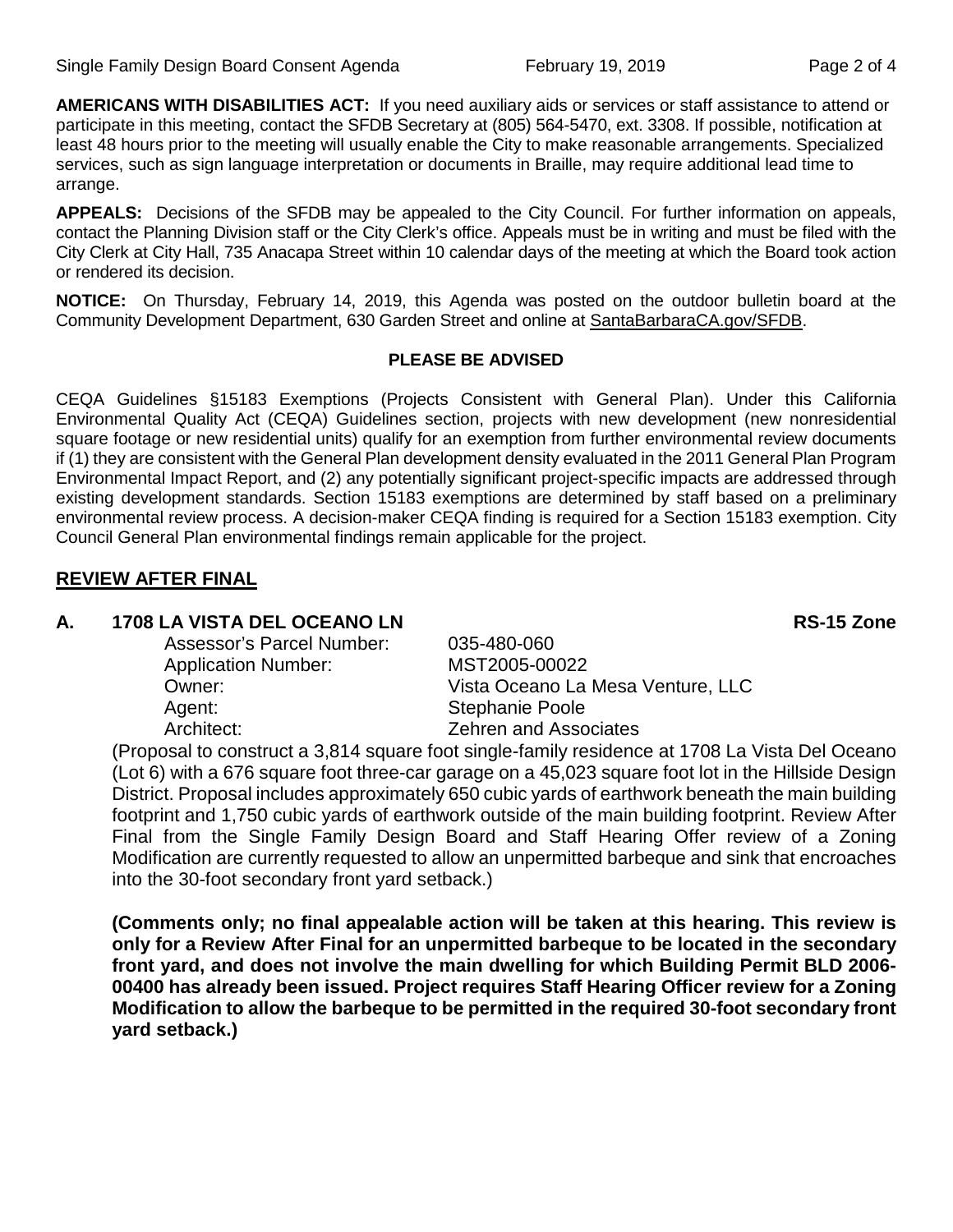### **FINAL APPROVAL REVIEW**

### **B. 1636 LAS CANOAS RD RS-1A Zone**

Assessor's Parcel Number: 021-072-008 Application Number: MST2018-00550 Architect: Richard Redmond

(Proposal for a new 6-foot wide balcony on the east elevation, legalization of "as-built" removal of an existing stairway to an existing second floor deck on an existing single-residential unit in the Hillside Design District.)

**(Final Approval is requested. Project was last reviewed on October 29, 2018.)**

### **NEW ITEM**

# **C. 136 E YANONALI ST OC/SD-3 Zone**

Assessor's Parcel Number: Application Number: MST2018-00532 Owner: Edward B. Acquistapace Architect: Tom Ochsner

(Proposal to permit an unpermitted 4-foot tall chain link fence in the front yards and perimeter of the property. A Minor Zoning Exception is requested to allow a fence exceeding 3-1/2 feet tall to be located within 10 feet of a front lot line. This project will address violations in Enforcement Case ENF2017-00124 and Zoning Information Report ZIR2017-00011.)

**(Action may be taken if sufficient information is provided. Neighborhood Preservation Findings required. Applicant is requesting an exception to the fence and screen height standards per SBMC 28.87.170. Determination required for consistency with neighborhood character.)**

### **NEW ITEM**

## **C. 449 NORTHRIDGE RD RS-1A Zone**

Assessor's Parcel Number: Application Number: MST2019-00038 Owner: Joseph R. Incandela Jr. Applicant: John Carter Architect: Tom Ochsner

(Proposal for a new 60 linear foot retaining wall on caissons in the rear yard of an existing single residential unit in the Hillside Design District.)

**(Action may be taken if sufficient information is provided. Neighborhood Preservation, Hillside, and Sloped Lot Findings required.)**

Owner: Communist Communist Communist Communist Jeff and Yvette Giller Living Trust